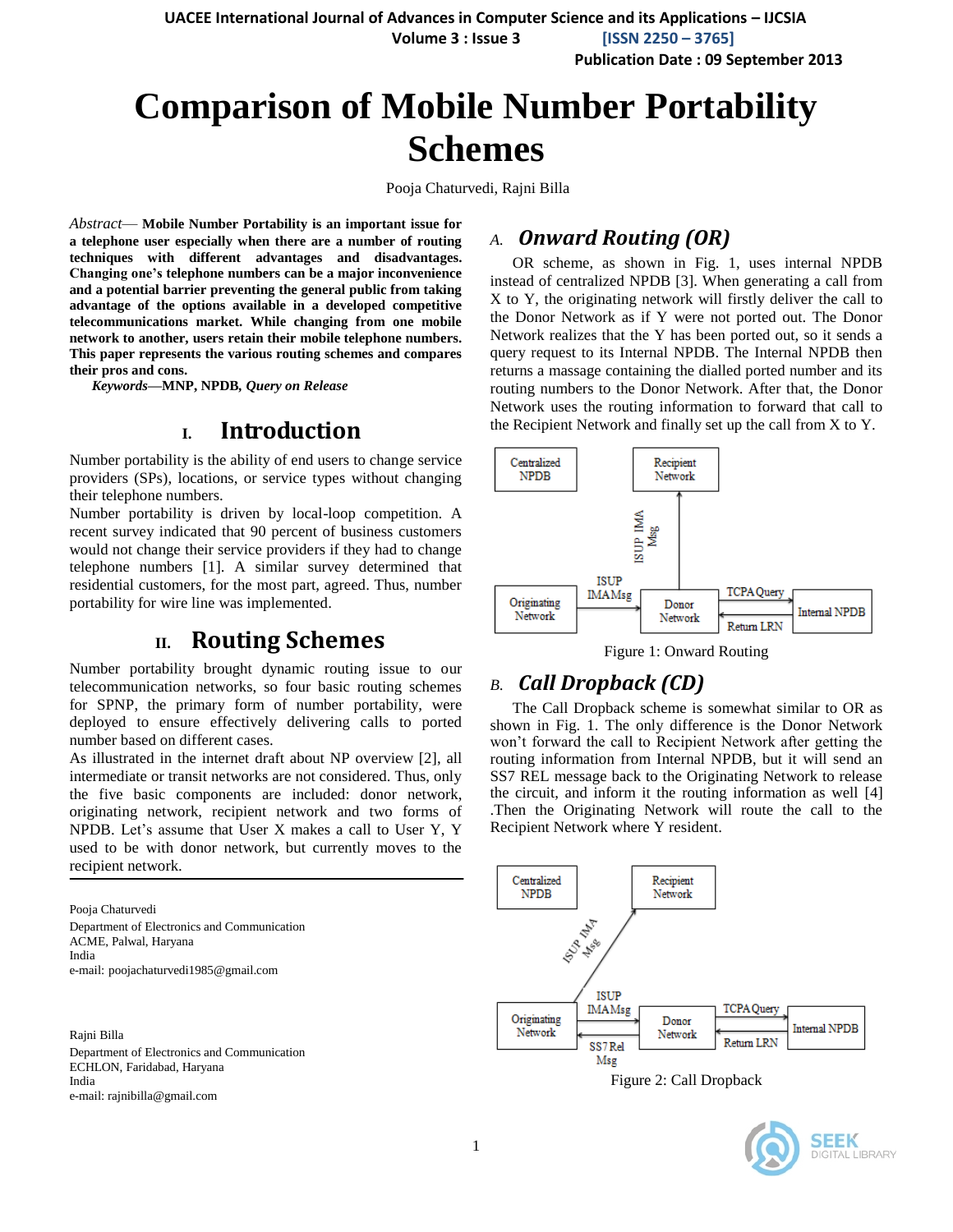**Volume 3 : Issue 2 [ISSN 2250 – 3765]**

**Publication Date : 05 June 2013**

### *C. Query on Release (QoR)*

Fig. 3 shows the delivering steps in QoR scheme. The Originating Network generates a call to Y, and routes it to the Donor Network by assuming it were not ported yet. After detecting that Y has been ported out, Donor Network informs Originating Network That Y is no longer subscribed, and sends SS7 REL messages back to release the circuit. Then the Originating Network sends TCAP messages to query Centralized NPDB, and the Centralized NPDB responses [4] [2] with the routing number of Y. By learning routing information from the NPDB, the Originating Network forwards the call to the Recipient Network where X stays.



Figure 3: Query on Release

### *D. All Call Query (ACQ)*

 Fig. 4 shows the fourth routing scheme. In ACQ scheme, both Donor Network and Internal NPDB are not involved, but Centralized NPDB is used instead [5]. Therefore, when the Originating Network generates a call to Y, it will send a TCAP message to the Centralized NPDB to retrieve the routing information associated with the dialled number Y, and then the Originating Network route the call to the Recipient Network directly. We can see that ACQ scheme doesn't check if Y is ported or not, but just send query to Centralized NPDB where contains the routing information for all numbers. This might cause a high traffic on the links between Originating Network and Centralized NPDB.



# **III. Qualitative Comparison**

Here we have introduced some comparisons in different routing schemes for number portability, that what are their benefits and drawbacks respectively?

### *A. Facilities Cost*

Initiating a call requires a series of facilities to be prepared simultaneity both in trunk network and SS7 network. For example, holding a call segment would reserve trunks and circuits as well as multiple switches resources. From the routing schemes we introduced above, except for the ACQ scheme, the other three schemes all have to set up two call segments, and for QoR and Dropback schemes, the call segment between Originating Network and Donor Network is temporary, while in OR scheme, the circuits have to be reserved all the time, until the call is routed to the Recipient Network [6]. However, ACQ scheme doesn't involve the Donor network, so it only initiates one call segment from Originating Network to Recipient Network directly after fetching routing information of ported number from Centralized NPDB. Therefore, ACQ is the most efficient scheme if we consider the expense of transmission facilities, and OR is the most expensive one.

### *B. Sustainability*

Number portability is a developing technology, we can expect more and more subscribers would like to choose this service in the coming future in countries all over the world, so which scheme will be a better long-term solution? We already know that OR and Dropback schemes both use Internal NPDB as the storage for routing information of numbers ported from Donor Network, so as more numbers are ported out from Donor Network, the traffic to the Internal NPDB would be significantly increased, which will cause much more delay in that scheme. Compared to the OR and Dropback schemes, QoR and ACQ schemes both use Centralized NPDB instead. As a third-party provided service,"Centralized NPDB contains the ported number information from multiple network" [2], so it would be keeping updated when a new number is ported. In this way, QoR and ACQ have better Sustainability than the other two schemes.

# **IV. Qualitative Comparison**

From the discussion above we can compare the benefits and drawbacks of each routing schemes. This is summarised in table 1. The main comment we would like to add is that the number portability comes at the price of the setup cost for the portability architecture and the database needed. This setup cost can vary depending upon scheme.

TABLE I.

| Method                                  | <b>Benefits</b>                                                                                                                                                                                                                                                  | <b>Drawbacks</b>                                                                                                       |
|-----------------------------------------|------------------------------------------------------------------------------------------------------------------------------------------------------------------------------------------------------------------------------------------------------------------|------------------------------------------------------------------------------------------------------------------------|
| <b>ONWARD</b><br><b>ROUTING</b><br>(OR) | 1. No centralized database needed<br>2. Internal NPDB can be stand alone<br>and contains only the ported number<br>from the donor network<br>3. Good solutions for short term or if<br>small percentage of subscribers<br>a<br>chooses to do number portability. | 1. Completely<br>relies on donor<br>network during<br>call setup.<br>2. Requires<br>setting up two<br>call<br>segments |
| OUERY on<br><b>RELEASE</b><br>(OoR)     | 1. Centralised<br>number<br>portability<br>database<br>used for call<br>routing<br>decisions                                                                                                                                                                     | 1. Involves the<br>donor network<br>during call set                                                                    |